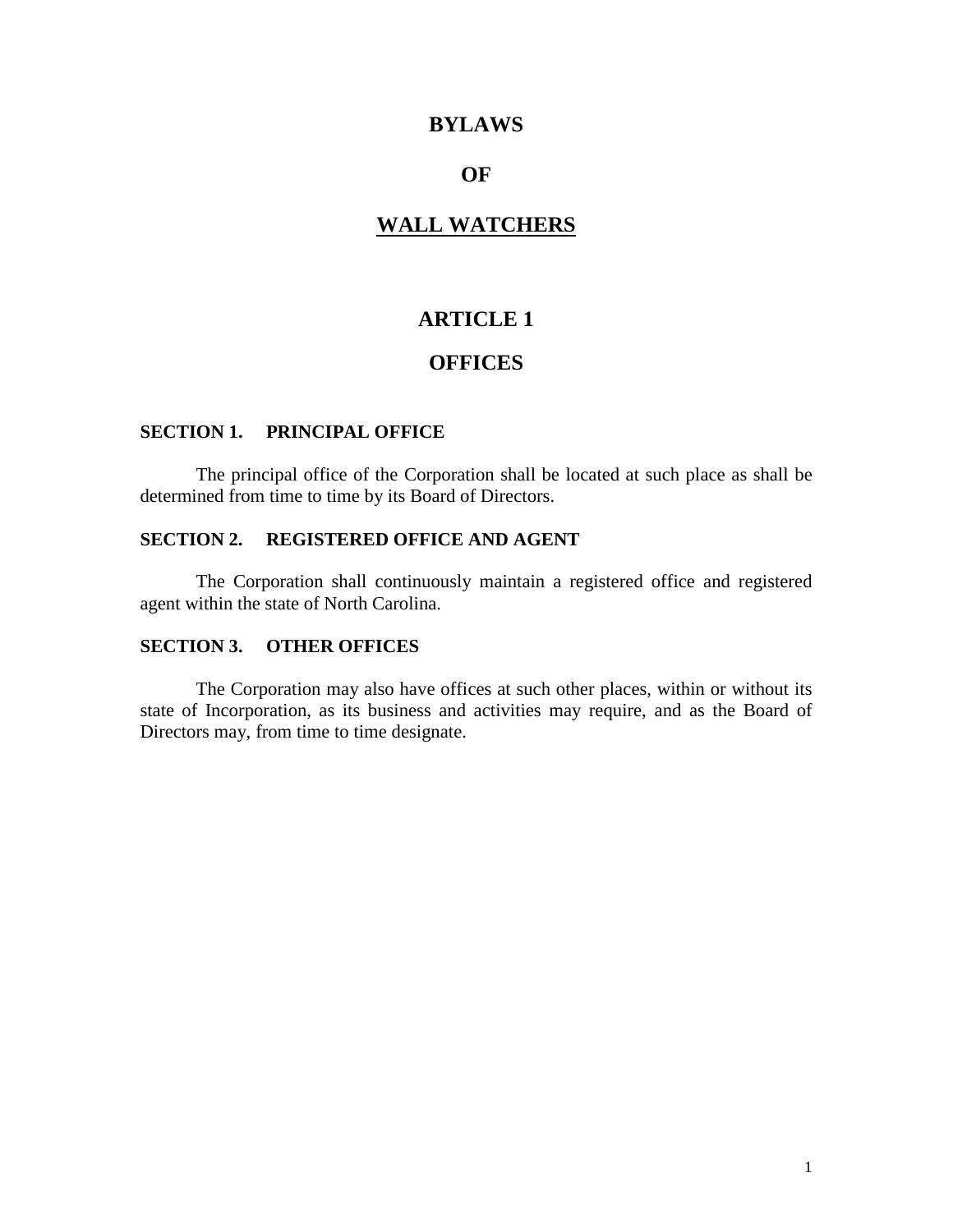# **NONPROFIT PURPOSES**

#### **SECTION 1. IRC SECTION 501 (c) (3) PURPOSES**

As stated in its Articles of Incorporation, this Corporation is organized exclusively for one or more of the purposes as specified in Section  $501(c)(3)$  of the Internal Revenue Code, including, for such purposes, the making of distributions to organizations that qualify as exempt organizations under Section 501 (c)(3) of the Internal Revenue Code.

## **SECTION 2. SPECIFIC OBJECTIVES AND PURPOSES**

#### **The specific objectives and purposes of this Corporation shall be:**

- *(a) To provide information on Christian ministries to the public.*
- *(b) To serve as a donors' advocate, seeking to bring greater awareness and accountability to the management of churches, ministries, charities, and the like;*
- *(c) To educate and inform the public on a variety of financial related issues, including the effectiveness and efficiency of Christian ministries, biblical principles of stewardship, the promotion of ethical and moral business practices, and other similar issues.*
- *(d) To provide information, evaluations and opinions on the management and financial affairs of churches, ministries, charities, and the like;*
- *(e) To provide other information and services to the public in related areas;*
- *(f) To operate as a nonprofit public charity for the advancement of religion;*
- *(h) To operate at high levels of public accountability and integrity.*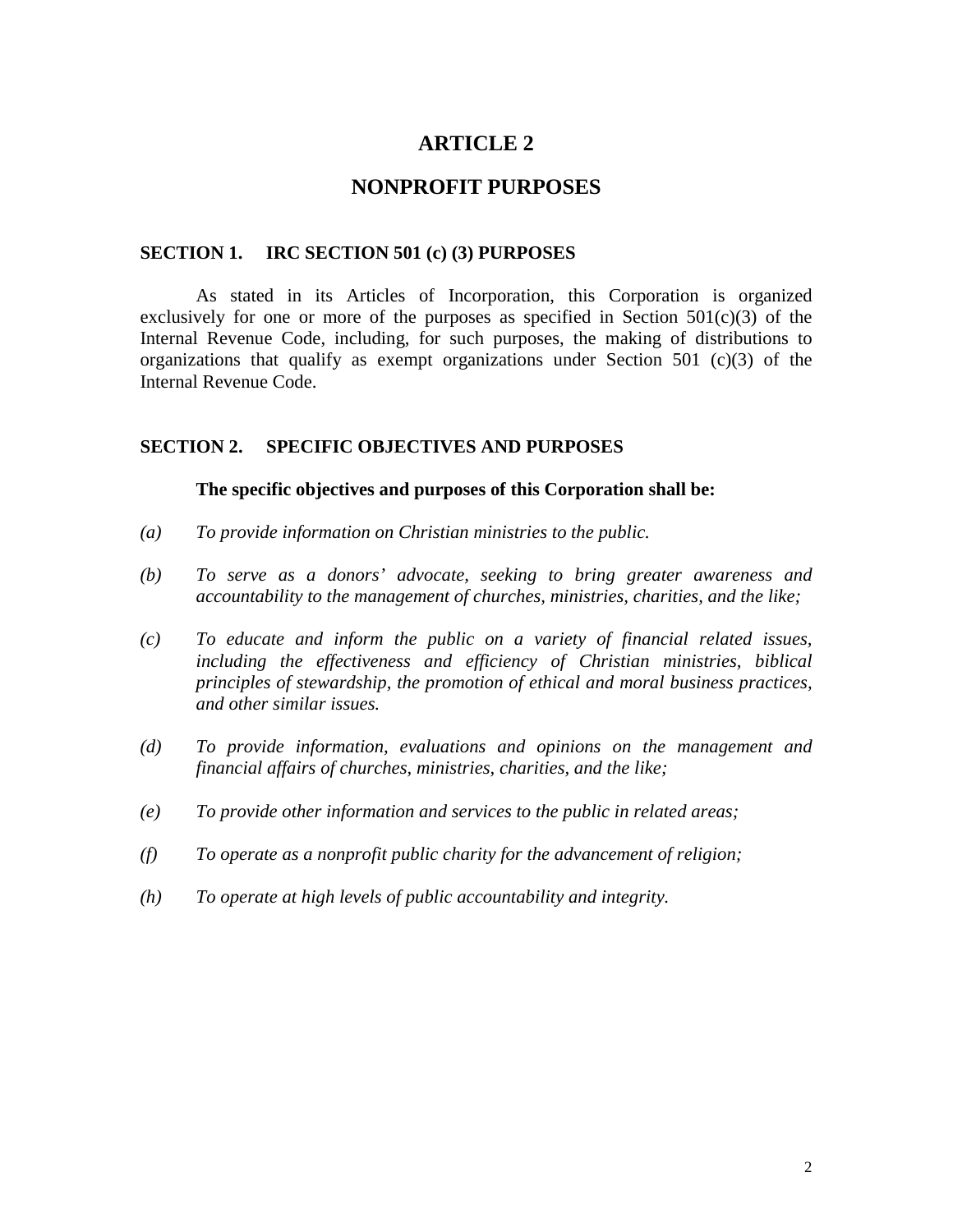# **DIRECTORS**

### **SECTION 1. NUMBER**

The Corporation shall have *not more than 16 and not less than 2* directors and collectively they shall be known as the Board of Directors.

## **SECTION 2. QUALIFICATIONS**

The Board shall be composed of individuals who have demonstrated active support of the Corporation and its purposes.

Directors shall be of the age of majority in North Carolina.

To the greatest degree possible, board composition shall bring together a diversity of relevant skills and experience useful to the work and purposes of the organization.

As a condition of becoming and remaining a member of the Board, each director must make a written affirmation of agreement with and commitment to the Corporation's Statement of Faith, as contained in Article 11 of these Bylaws, and must annually reaffirm commitment to that Statement of Faith in writing and without mental reservation.

#### **SECTION 3. POWERS**

Subject to the provisions of the laws of North Carolina and any limitations in the Articles of Incorporation and these Bylaws relating to action required or permitted to be taken or approved by this Corporation, the activities and affairs of this Corporation shall be conducted and all corporate powers shall be exercised by or under the direction of the Board of Directors.

## **SECTION 4. TERMS OF OFFICE OF DIRECTORS**

Each director shall hold office for a period of *1* year and until his or her successor is elected. There are no restrictions on the number of terms a Director may be on the board or on how many times in a row a Director may sit.

Directors may serve successive terms without limitations.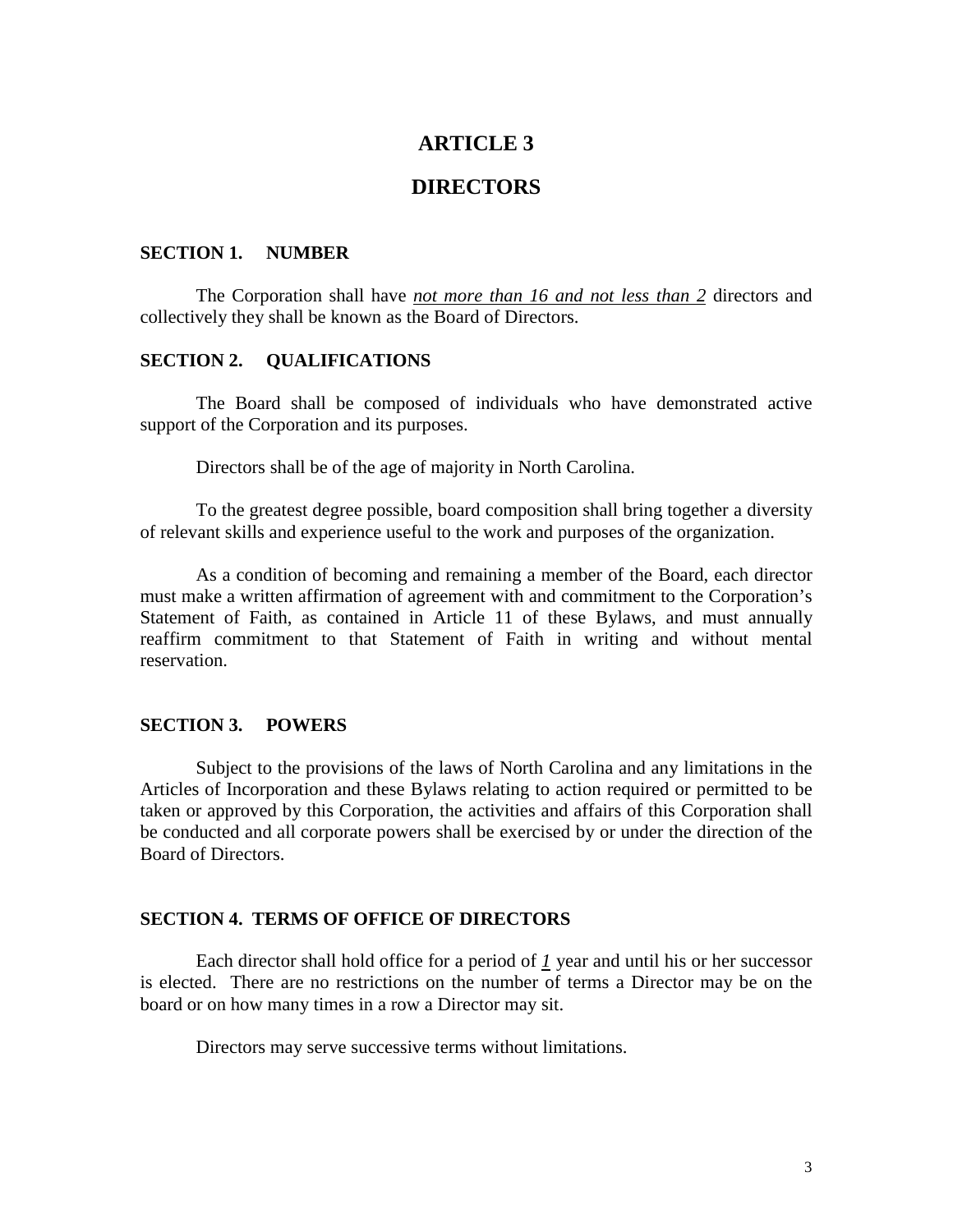## **SECTION 5. COMPENSATION**

Directors shall serve without compensation except that they may be reimbursed for reasonable expenses incurred in attending meetings of the Board and/or in the performance of their duties. Any director barred from receiving compensation under this provision shall not be barred from serving the Corporation in any other capacity and receiving reasonable compensation for such other services.

# **SECTION 6. PLACE OF MEETINGS**

Meetings shall be held at the principal office of the Corporation or at such other place as may be designated from time to time by the Board of Directors.

# **SECTION 7. REGULAR MEETINGS**

Regular meetings of directors shall be held at least twice a year, *on the second Tuesdays of August and February* at *7:30 P*M, unless such day falls on a legal holiday, in which event the regular meeting shall be held at the same hour and place on the next business day; provided, however that the dates and times of such regular meetings may be changed from time to time by the Board of Directors.

At any regular meeting of directors, or at a special meeting convened for such purposes, directors shall be elected by a majority of Directors present at such meeting.

### **SECTION 8. SPECIAL MEETINGS**

Special meetings of the Board of Directors may be called by the Chairperson of the Board, the President, or by any two directors. Such meetings shall be held at the principal office of the Corporation or, at the place designated by the person or persons calling the special meeting.

## **SECTION 9. NOTICE OF MEETINGS**

Unless otherwise provided by the Articles of Incorporation, these Bylaws, or provisions of law, the following provisions shall govern the giving of notice for meetings of the Board of Directors

- (a) Regular Meetings. No notice need be given of any regular meeting of the Board of Directors.
- (b) Special Meetings. At least one week prior notice shall be given by the Secretary of the Corporation to each director of each special meeting of the board. Such notice must be written, and may be delivered personally, by first class mail, or by facsimile machine, and shall state the place, date and time of the meeting and the matters proposed to be acted upon at the meeting. In the case of facsimile notification, the director to be contacted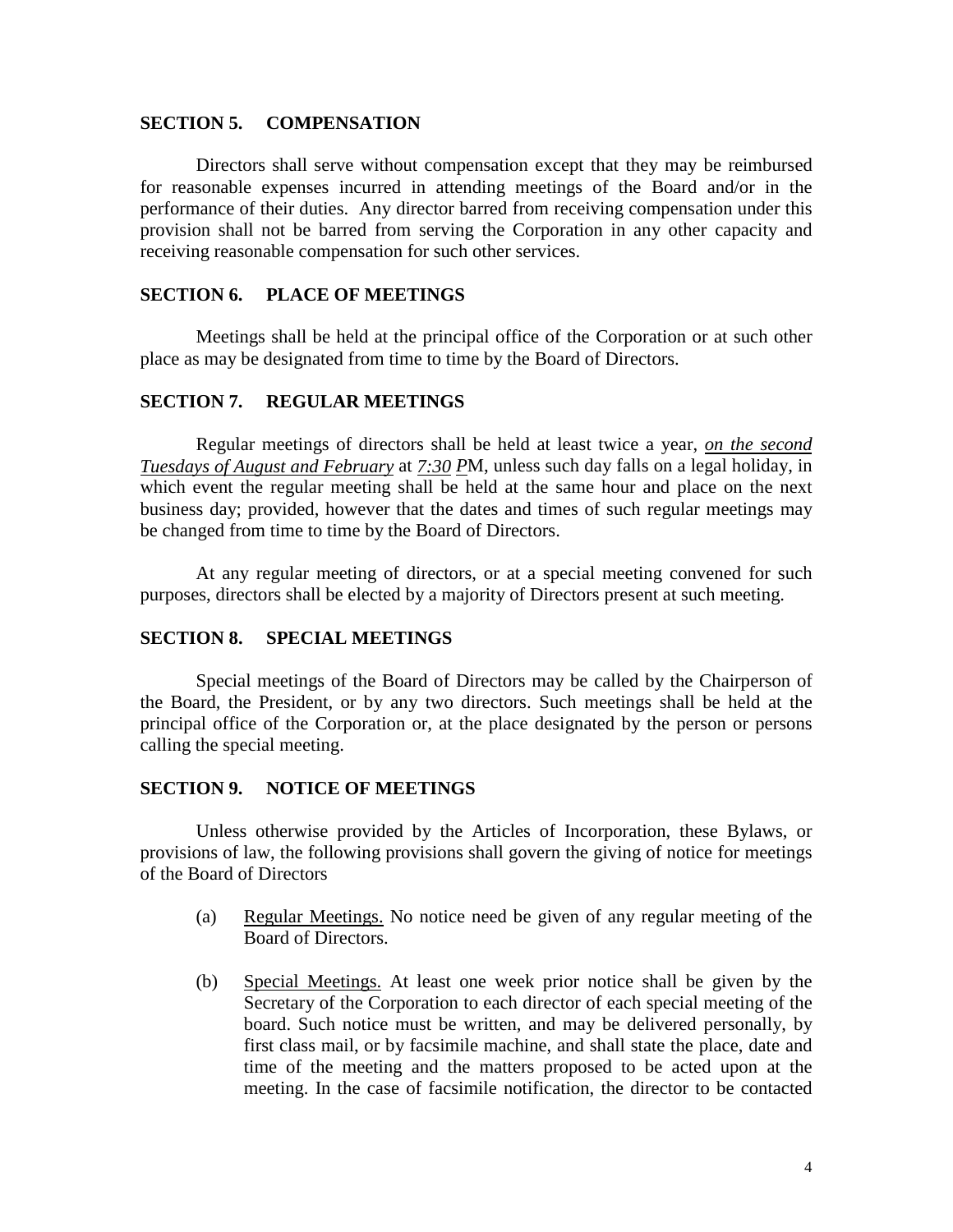shall acknowledge receipt of the facsimile notice by a return message or telephone call within twenty four hours of the first facsimile transmission.

(c) Waiver of Notice. Whenever any notice of a meeting is required to be given to any director of this Corporation under provisions of the Articles of Incorporation, these Bylaws, or the law of this state, a waiver of notice in writing signed by the director, whether before or after the time of the meeting, shall be equivalent to the giving of such notice. Attendance at a meeting by a director entitled to notice shall constitute a waiver of proper notice of such meeting, except where attendance is for the express purpose of objecting to the transaction of business because the meeting is not lawfully called or convened.

## **SECTION 10. QUORUM FOR MEETINGS AND BOARD ACTION**

A quorum shall consist of *a majority* of the members of the Board of Directors then in office.

Except as otherwise provided under the Articles of Incorporation, these Bylaws, or provisions of law, no business shall be considered by the Board at any meeting at which the required quorum is not present, and the only motion which the Chair shall entertain at such meeting is a motion to adjourn.

### **SECTION 11. ACTION WITHOUT A MEETING**

Any action required or permitted to be taken at a meeting of the Board of Directors or by a committee thereof may be taken without a meeting, provided one or more written consents setting forth the action so taken is signed by all the members of the Board or of the committee, as the case may be, and is filed with the minutes of proceedings of the Board or the committee.

#### **SECTION 12. CONDUCT OF MEETINGS**

Meetings of the Board of Directors shall be presided over by the Chairperson of the Board, or, if no such person has been so designated or, in his or her absence, the President of the Corporation or, in his or her absence, by the Vice President of the Corporation or, in the absence of each of these persons, by a temporary Chairperson chosen by a majority of the directors present at the meeting. The Secretary of the Corporation shall act as Secretary of all meetings of the board, provided that, in his or her absence, the presiding officer shall appoint another person to act as Secretary of the meeting.

Meetings shall follow *such procedures as may be approved from time to time by the Board of Directors*, insofar as such procedures are not inconsistent with or in conflict with the Articles of Incorporation, these Bylaws, or with provisions of law.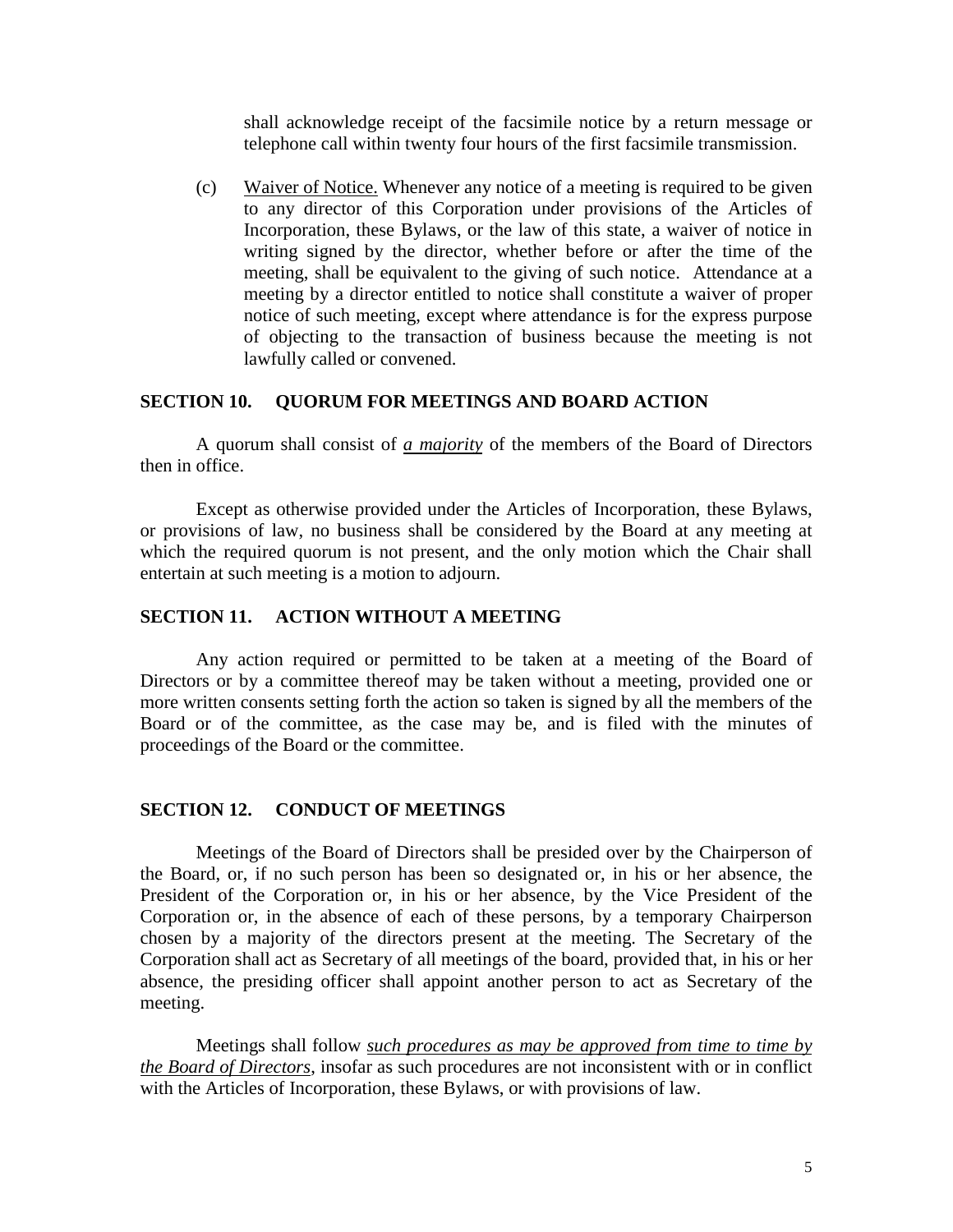#### **SECTION 13. PARTICIPATION BY CONFERENCE TELEPHONE**

Members of the Board of Directors or of any committee designated thereby may participate in a meeting of the Board or such committee by means of a conference telephone or similar communications equipment whereby all persons participating in the meeting can hear each other. Participation by conference telephone shall constitute presence in person at such meeting. When such a meeting is conducted by means of conference telephone or similar communications equipment, the minutes recording any action taken at such meeting shall note who participated in person and who participated by alternative communications.

# **SECTION 14. VACANCIES, RESIGNATION AND REMOVAL**

Any director may resign effective upon giving written notice to the Chairperson of the Board, the President, the Secretary, or the Board of Directors. Unless the notice specifies a later time for the effectiveness of such resignation, the resignation shall be effective when accepted by the Board of Directors. No director may resign if the Corporation would then be left without a duly elected director or directors in charge of its affairs, except upon notice to the Office of the Attorney General or other appropriate agency of this state.

Directors may be removed from office, with or without cause, by a majority vote of the Board of Directors.

Unless otherwise prohibited by the Articles of Incorporation, these Bylaws or provisions of law, vacancies on the board may be filled by approval of the Board of Directors. If the number of directors then in office is less than a quorum, a vacancy on the board may be filled by approval of a majority of the directors then in office or by a sole remaining director. A person elected to fill a vacancy on the board shall hold office until the next election of the Board of Directors or until his or her death, resignation or removal from office.

#### **SECTION 15. INDEMNIFICATION**

To the fullest extent permitted by law, the directors and officers of the Corporation shall not be personally liable for the debts, liabilities, or other obligations of the Corporation. Accordingly, any person made or threatened to be made a party to any action or proceeding, whether civil or criminal, by reason of the fact that he, his testator, is or was a director or officer, employee, or agent of the Corporation, may be indemnified by the Corporation, and the Corporation may advance his related expenses, to the full extent permitted by law.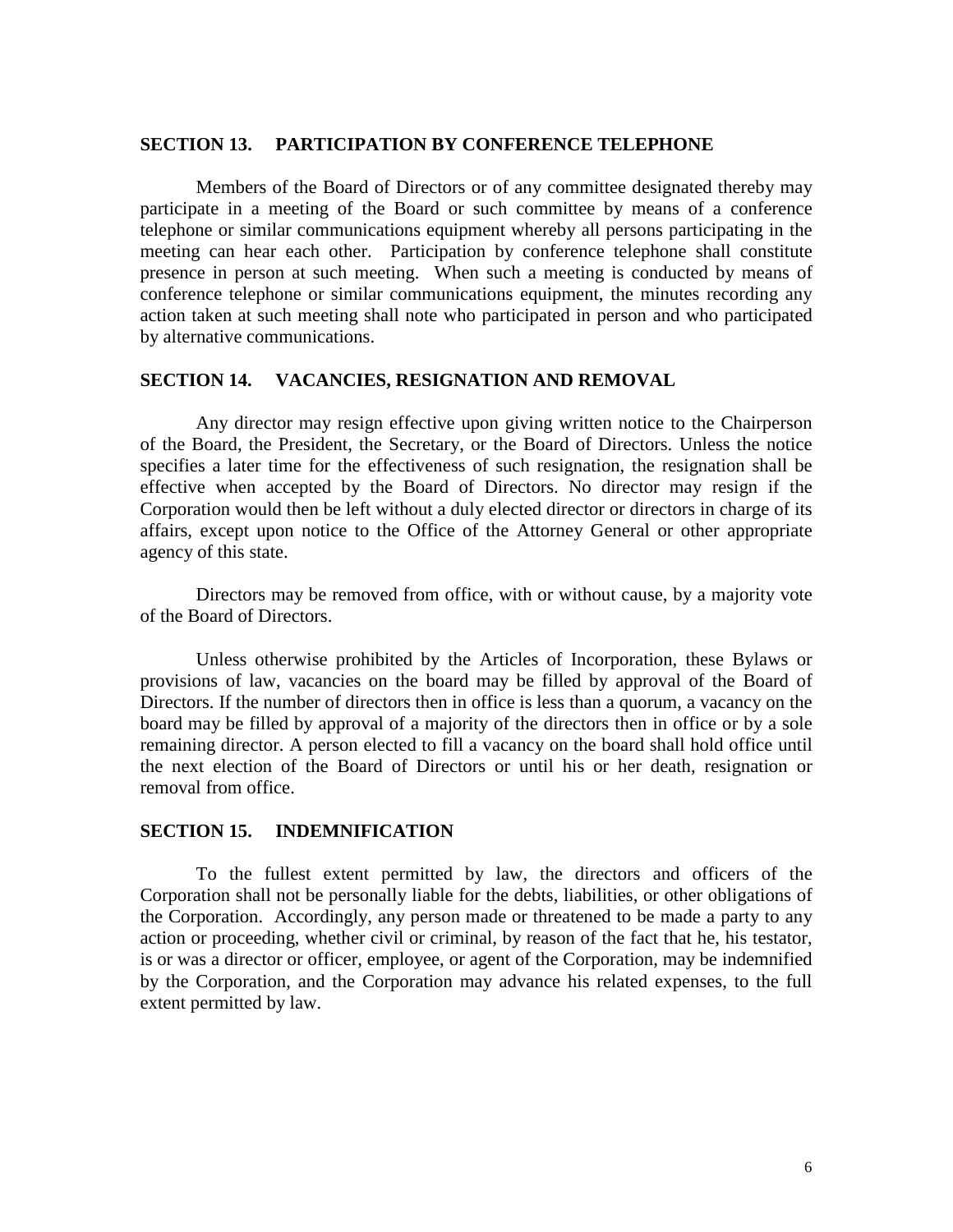#### **SECTION 16. INSURANCE FOR CORPORATE AGENTS**

Except as may be otherwise provided under provisions of law, the Board of Directors may adopt a resolution authorizing the purchase and maintenance of insurance on behalf of (1) any agent of the Corporation (including a director, officer, employee or other agent of the Corporation) against liabilities asserted against or incurred by the agent in such capacity or arising out of the agent's status as such, whether or not the Corporation would have the power to indemnify the agent against such liability under the Articles of Incorporation, these Bylaws or provisions of law; and (2) itself for any obligation which it incurs as a result of the indemnification of directors and officers.

## **SECTION 17. BOARD INDEPENDENCE**

The majority of members on the Board, and the majority of members on any committee shall comprise independent directors. An independent director is a board member who is not a "disqualified person" (as described in IRS Publication 557 and Forms 990 and 4720) with respect to the Corporation, other than as a director, and has no family relationship with a disqualified person. An independent director also shall not include an officer or employee of the Corporation, an independent contractor who deals with the Corporation (other than for de minimis or insignificant sums), or a person with a financial relationship (eg. owner, employee) with respect to such an independent contractor.

### **SECTION 18. TRANSACTIONS WITH INTERESTED PARTIES**

A contract or other transaction between the Corporation and one or more of its directors, officers, or family members thereof (hereafter "Interested Party"), or between the Corporation and any other entity, of which entity one or more directors or officers are also Interested Parties, or in which entity an Interested Party has a financial interest – shall not be either void or voidable because of such relationship or interest, because such Interested Party is present at the meeting of the Board of Directors (or a committee thereof) which authorizes, approves or ratifies such contract or transaction, or because such Interested Party's vote is counted for such purpose, if:

- 1. Prior to consummating the transaction, the Board of Directors (or a committee thereof) authorized or approved the transaction, in good faith, by a vote or consent of a majority of the directors (or committee members) then in office, without counting the vote or consent of the Interested director or directors, and with knowledge of the material facts concerning the transaction and the Interested Party's interest in the transaction; or
- 2. The transaction is fair and reasonable as to the Corporation at the time it is authorized by the Board of Directors (or a committee thereof).

Common or interested directors may be counted in determining the presence of a quorum at a meeting of the Board of Directors (or a committee thereof) which authorizes,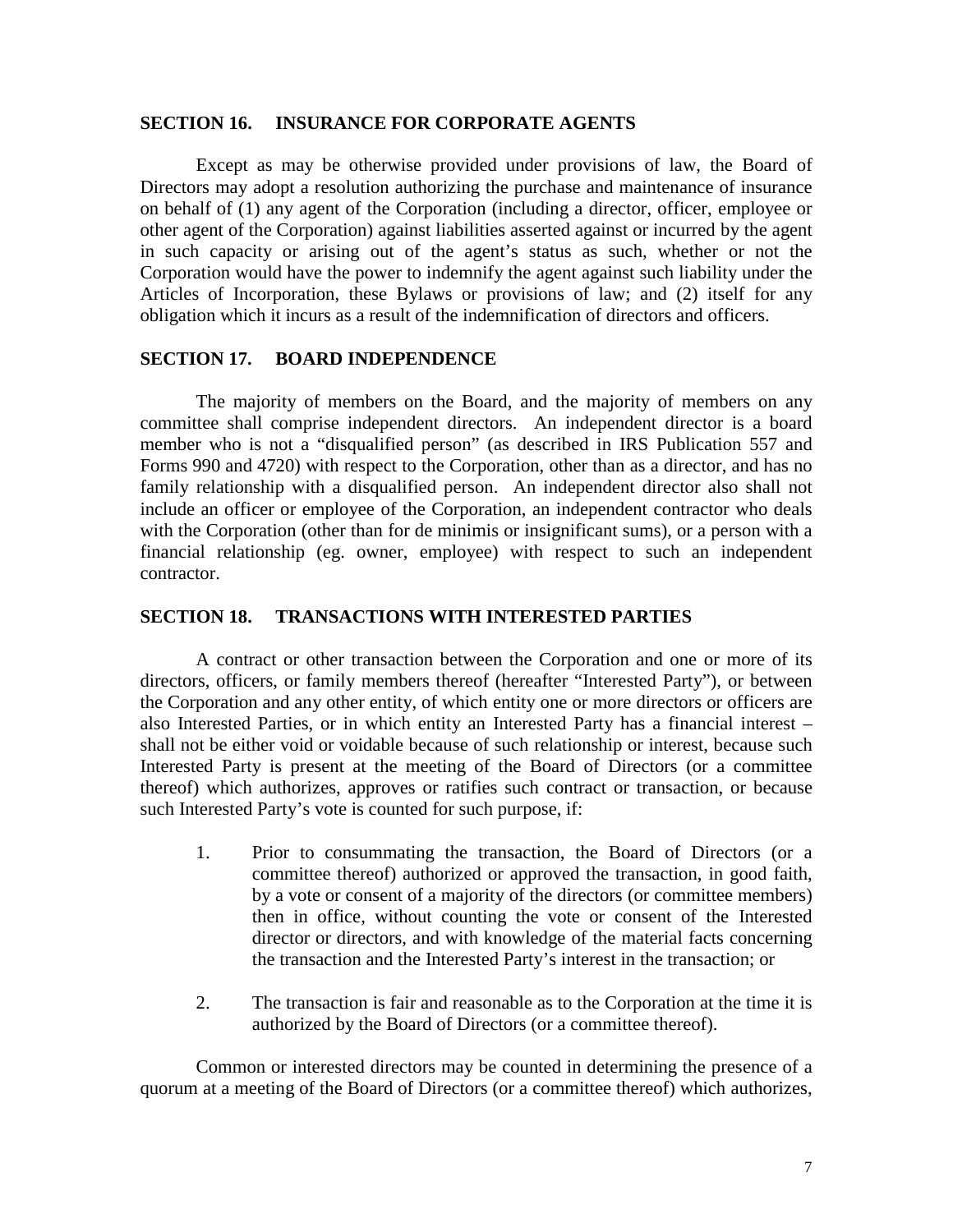approves, or ratifies such contract or transaction. Notwithstanding the above, no loan shall be made by the Corporation to any of its directors or officers. Any director or officer who assents to or participates in the making of such loan shall be liable to the Corporation for the amount of such loan, including reasonable interest until it is repaid.

# **ARTICLE 4**

# **OFFICERS**

#### **SECTION 1. DESIGNATION OF OFFICERS**

The officers of the Corporation shall be a President, a Vice President, a Secretary, and a Treasurer. The Corporation may also have a Chairperson of the Board, one or more Vice Presidents, Assistant Secretaries, Assistant Treasurers, and other such offices as may be determined from time to time by the Board of Directors. Two or more offices may be held by the same person.

### **SECTION 2. QUALIFICATIONS**

Any person may serve as an officer of this Corporation. Except as otherwise provided, the officers may, but need not be, directors of the Corporation.

### **SECTION 3. ELECTION AND TERM OF OFFICE**

Officers shall be elected by the Board of Directors, at any time, and each officer shall serve at the pleasure of the Board. An officer shall hold office until he or she resigns or is removed or is otherwise disqualified to serve, or until his or her successor shall be elected and qualified, whichever occurs first.

#### **SECTION 4. REMOVAL AND RESIGNATION**

Any officer may be removed, either with or without cause, by the Board of Directors, at any time. Any officer may resign at any time by giving written notice to the Board of Directors or to the President or Secretary of the Corporation. Any such resignation shall take effect at the date of delivery of such notice to the appropriate officer or director, or at any later date specified therein, and, unless otherwise specified therein, the acceptance of such resignation shall not be necessary to make it effective. The above provisions of this Section shall be superseded by any conflicting terms of a contract which has been approved or ratified by the Board of Directors relating to the employment of any officer of the Corporation.

## **SECTION 5. VACANCIES**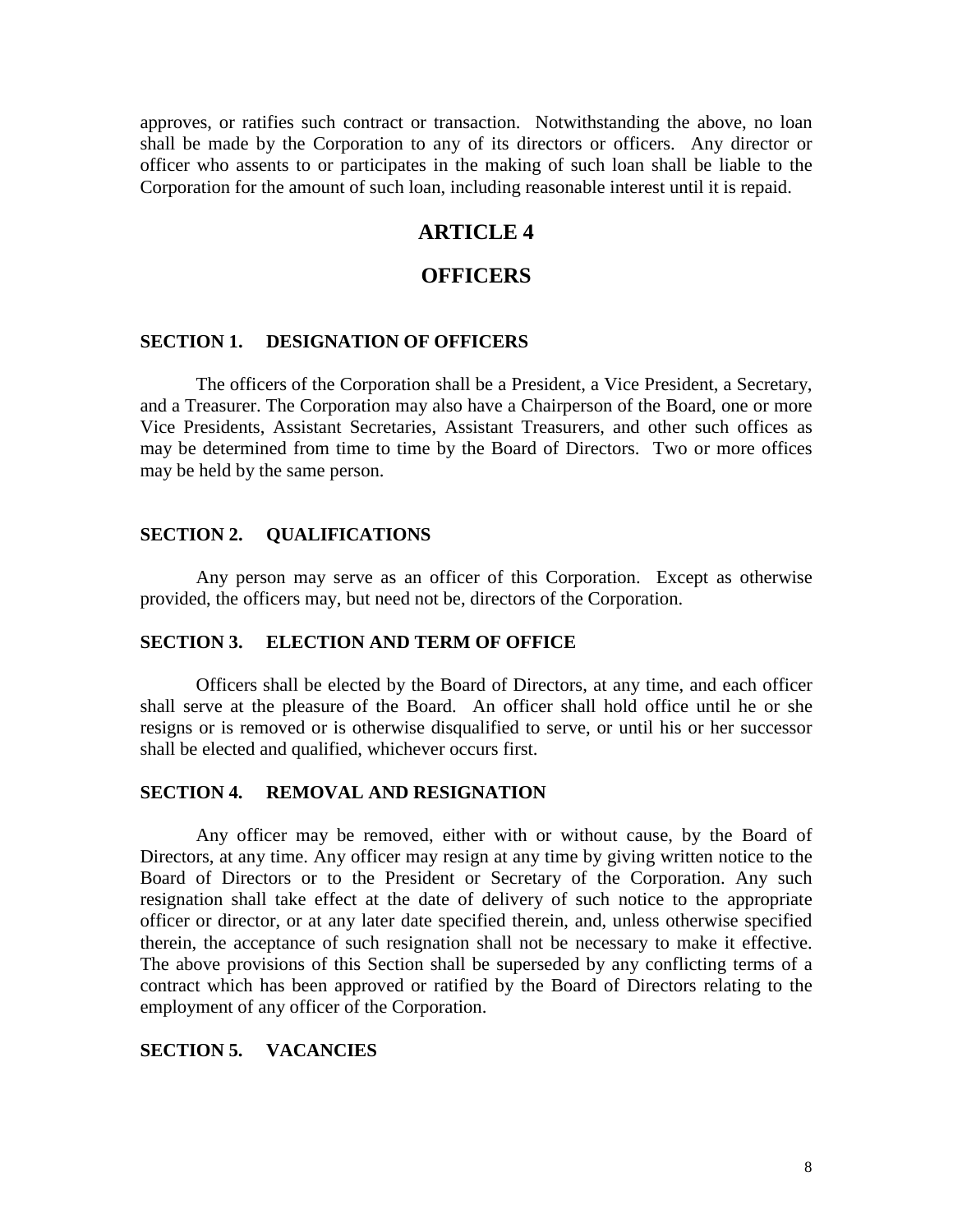Any vacancy caused by the death, resignation, removal, disqualification, or otherwise, of any officer shall be filled by the Board of Directors. In the event of a vacancy in any office other than that of President, such vacancy may be filled temporarily by appointment by the President until such time as the Board shall fill the vacancy. Vacancies occurring in an office filled at the discretion of the board may or may not be filled as the board shall determine.

#### **SECTION 6. DUTIES OF PRESIDENT**

The President shall be the chief executive officer of the Corporation and shall, subject to the control of the Board of Directors, supervise and control the affairs of the Corporation and the activities of the officers. He or she shall perform all duties incident to his or her office and such other duties as may be required by law, by the Articles of Incorporation, or by these Bylaws, or which may be prescribed from time to time by the Board of Directors. Unless another person is specifically appointed as Chairperson of the Board of Directors, the President shall preside at all meetings of the Board of Directors. Except as otherwise expressly provided by law, by the Articles of Incorporation, or by these Bylaws, he or she shall, in the name of the Corporation, execute such deeds, mortgages, bonds, contracts, checks, or other instruments which may from time to time be authorized by the Board of Directors.

## **SECTION 7. DUTIES OF VICE PRESIDENT**

In the absence of the President, or in the event of his or her inability or refusal to act, the Vice Presidents (in the order of their seniority) shall perform all the duties of the President, and when so acting shall have all the powers of, and be subject to all the restrictions on, the President. The Vice President shall have other powers and perform such other duties as may be prescribed by law, by the Articles of Incorporation, or by these Bylaws, or as may be prescribed by the Board of Directors.

## **SECTION 8. DUTIES OF SECRETARY**

#### **The Secretary shall:**

Certify and keep at the principal office of the Corporation the original, or a copy, of these Bylaws as amended or otherwise altered to date.

Keep at the principal office of the Corporation or at such other place as the board may determine, a book of minutes of all meetings of the directors, and, if applicable, meetings of committees of directors, recording therein the time and place of holding, whether regular or special, how called, how notice thereof was given, the names of those present or represented at the meeting, and the proceedings thereof.

See that all notices for Board of Directors' meetings are duly given in accordance with the provisions of these Bylaws or as required by law.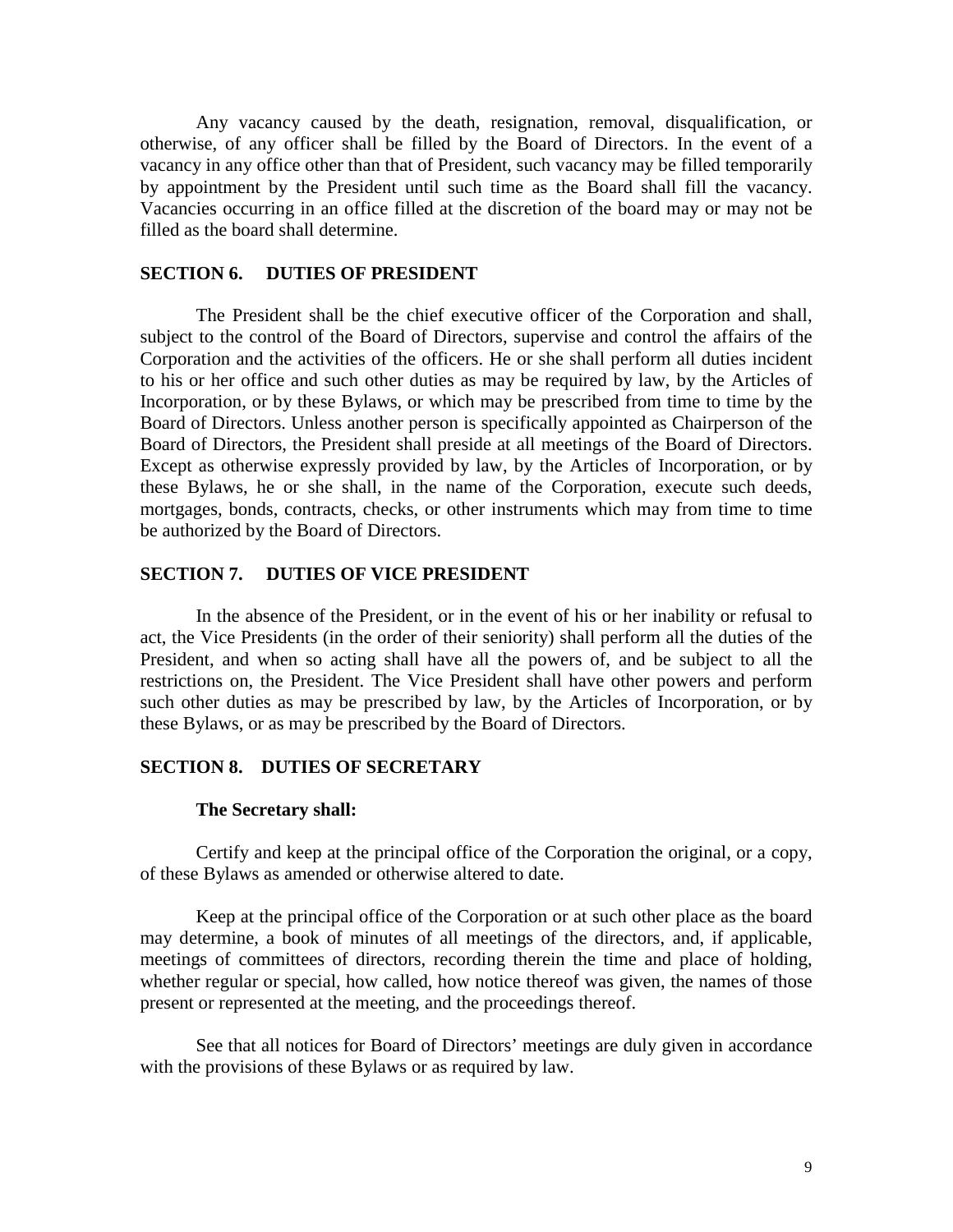Be custodian of the records and of the seal of the Corporation and affix the seal, as authorized by law or the provisions of these Bylaws, to duly execute documents of the Corporation.

Exhibit at all reasonable times to any director of the Corporation, or to his or her agent or attorney, on request thereof, the Bylaws, and the minutes of the proceedings of the Board of Directors of the Corporation.

In general, perform all duties incident to the office of Secretary and such other duties as may be required by law, by the Articles of Incorporation, or by these Bylaws, or which may be assigned to him or her from time to time by the Board of Directors.

# **SECTION 9. DUTIES OF TREASURER**

#### **The Treasurer shall:**

Have charge and custody of, and be responsible for, all funds and securities of the Corporation, and deposit all such funds in the name of the Corporation in such banks, trust companies, or other depositories as shall be selected by the Board of Directors.

Receive, and give receipt for, monies due and payable to the Corporation as may be directed by the Board of Directors, taking proper vouchers for such disbursements.

Keep and maintain adequate and correct accounts of the Corporation's properties and business transactions, including accounts of its assets, liabilities, receipts, disbursements, gains and losses.

Exhibit at all reasonable times the books of account and financial records to any director of the Corporation, or to his or her agent or attorney, on request therefor.

Render to the President and directors, whenever requested, an account of any or all of his or her transactions as Treasurer and of the financial condition of the Corporation.

Prepare, or cause to be prepared, and certify, or cause to be certified, the financial statements to be included in any required reports.

In general, perform all duties incident to the office of Treasurer and such other duties as may be required by law, by the Articles of Incorporation of the Corporation, or by these Bylaws, or which may be assigned to him or her from time to time by the Board of Directors.

#### **SECTION 10. DUTIES OF THE BOARD CHAIR**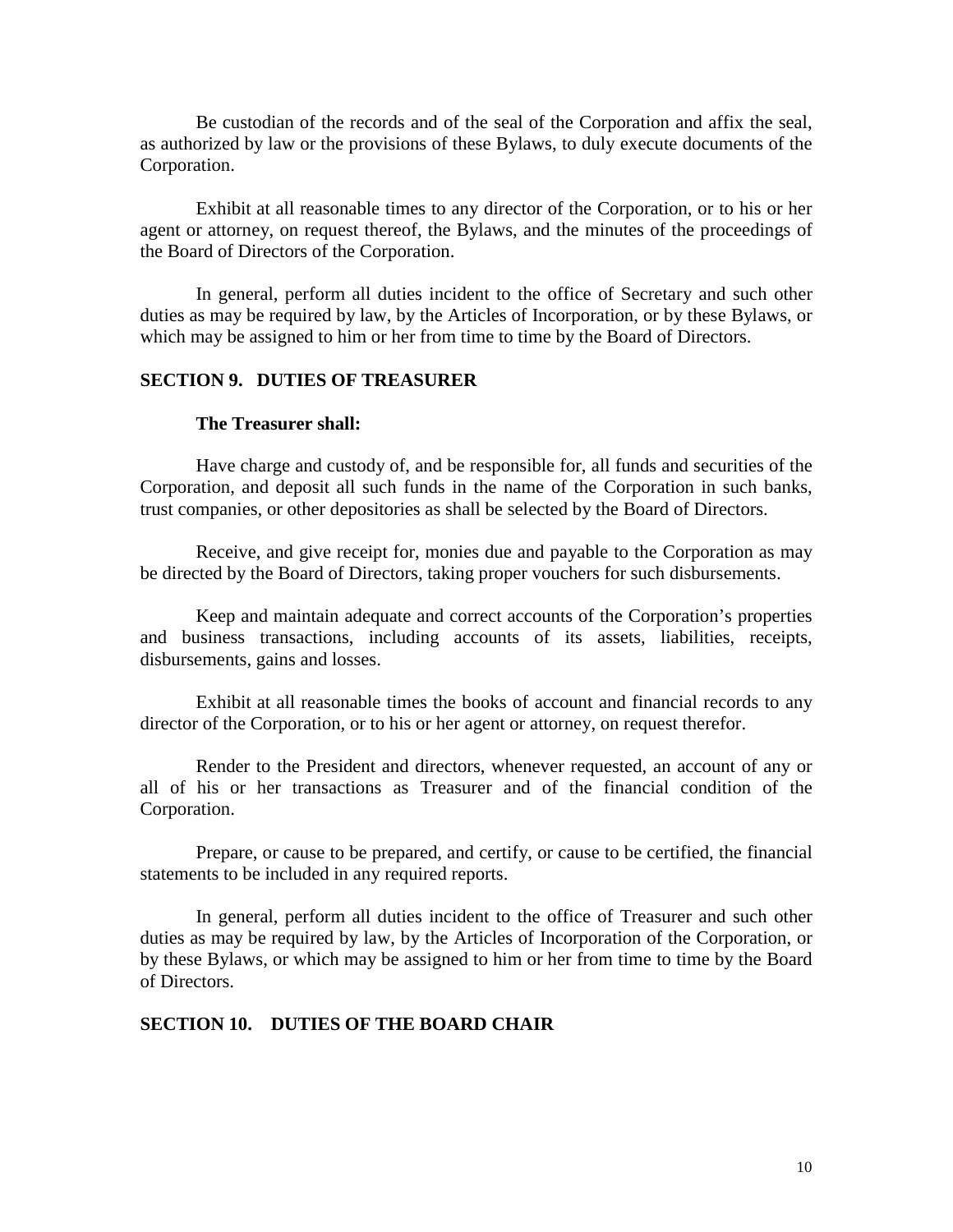The Board chair shall be a Director of the Corporation. He shall preside at meetings of the Board of Directors, and shall have such other rights, duties, and powers as are authorized by the Board of Directors from time to time.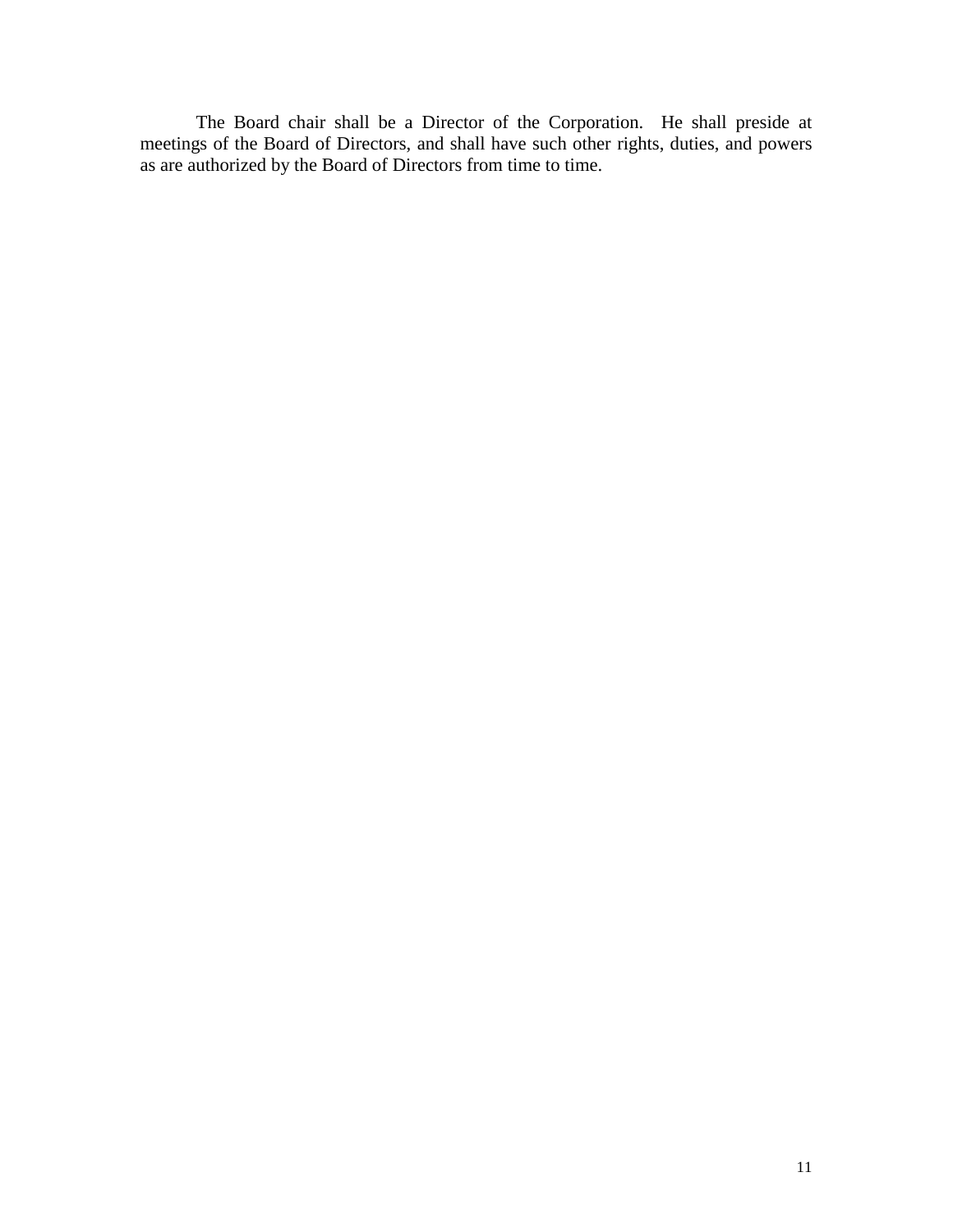# **SECTION 11. ASSISTANT SECRETARY**

If the Board of Directors elects to fill the position, the assistant secretary (or any of the assistant secretaries in order of their seniority) shall, in the absence or disability of the secretary, perform the duties and exercise the powers of the secretary, and shall perform such other duties as the Board of Directors shall prescribe.

## **SECTION 12. ASSISTANT TREASURER**

If the Board of Directors elects to fill the position, the assistant treasurer (or any of the assistant treasurers in order of their seniority) shall, in the absence or disability of the treasurer, perform the duties and exercise the powers of the treasurer, and shall perform such other duties as the Board of Directors shall prescribe.

# **SECTION 13. COMPENSATION**

The salaries of the officers, if any, shall be fixed from time to time by resolution of the Board of Directors. In all cases, any salaries received by officers of this Corporation shall be reasonable and given in return for services actually rendered to or for the Corporation.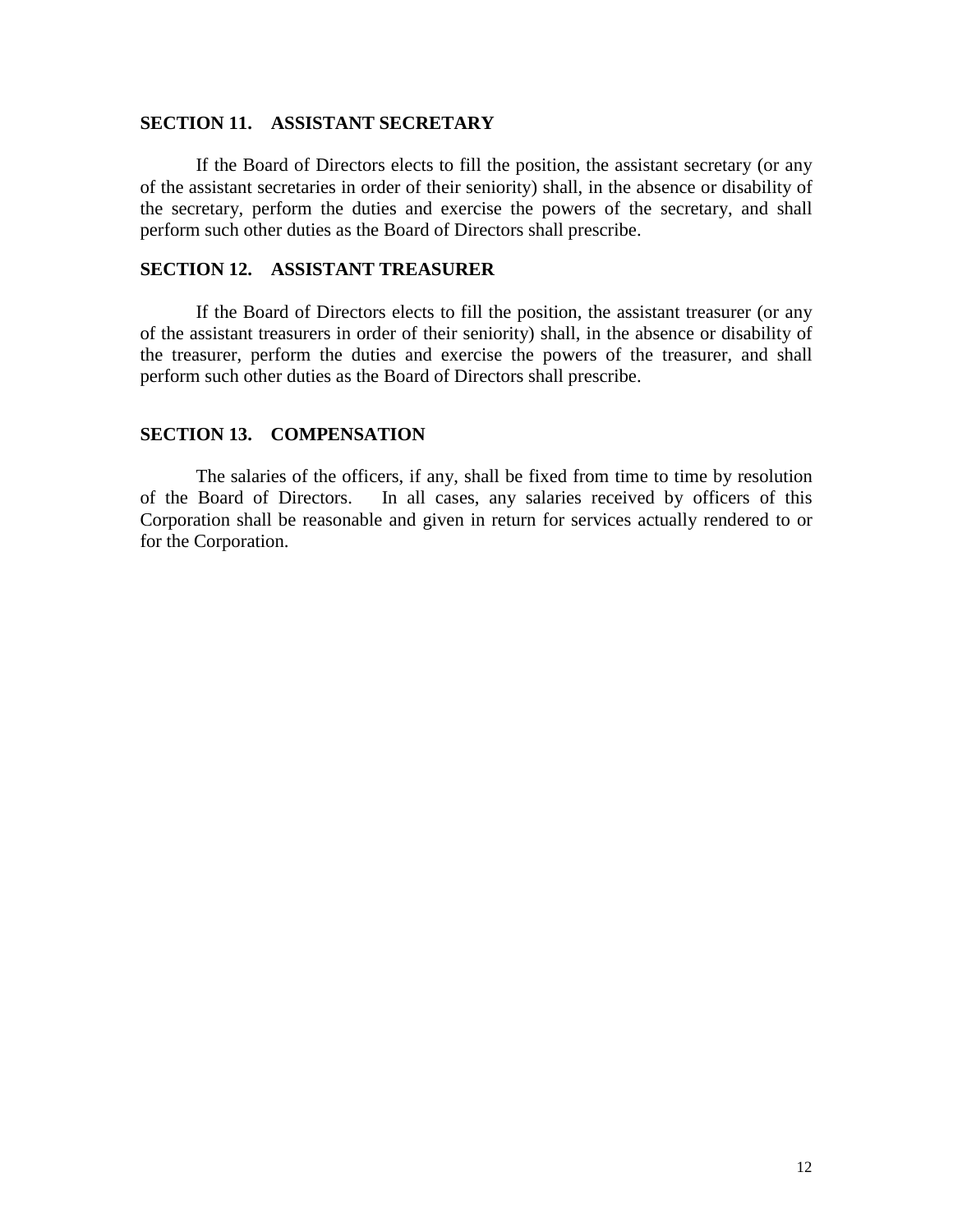# **COMMITTEES**

### **SECTION 1. EXECUTIVE COMMITTEE**

The Board of Directors may, by a majority vote of its members, designate an Executive Committee consisting of  $\overline{3}$  board members, and may delegate to such committee the powers and authority of the board in the management of the business and affairs of the Corporation, to the extent permitted, and except as may otherwise be provided by the Articles of Incorporation, these Bylaws, and by provisions of law.

By a majority vote of its members, the board may at any time revoke or modify any or all of the Executive Committee authority so delegated, and may at any time remove or appoint members of the Executive Committee. The Executive Committee shall keep regular minutes of its proceedings, cause them to be filed with the corporate records, and report the same to the board from time to time as the board may require.

## **SECTION 2. OTHER COMMITTEES**

The Corporation shall have such other committees as may from time to time be designated by resolution of the Board of Directors. These committees shall consist of at least two (2) persons who are also members of the Board and shall have such powers and duties as shall from time to time be prescribed by the Board. All members of such committees shall serve at the pleasure of the Board. All actions by any such committee shall be reported for ratification to the Board at the next meeting succeeding such action.

#### **SECTION 3. MEETINGS AND ACTION OF COMMITTEES**

Meetings and action of committees shall be governed by, noticed, held and taken in accordance with the provisions of these Bylaws concerning meetings of the Board of Directors, with such changes in the context of such Bylaw provisions as are necessary to substitute the committee and its members for the Board of Directors and its members, except that the time for regular and special meetings of committees may be fixed by resolution of the Board of Directors or by the committee. The Board of Directors may also adopt rules and regulations pertaining to the conduct of meetings of committees to the extent that such rules and regulations are not inconsistent with the provisions of these Bylaws.

#### **SECTION 4. ADVISORY GROUPS**

The Board of Directors, its chair, or the president of the Corporation may select and appoint individuals to serve on one or more advisory groups. Such individuals are not required to be members of the Board of Directors. An advisory group shall have no delegated or governance authority, but shall serve in a strictly advisory capacity to the Board of Directors, its chair, its committees, or the president. Any members of the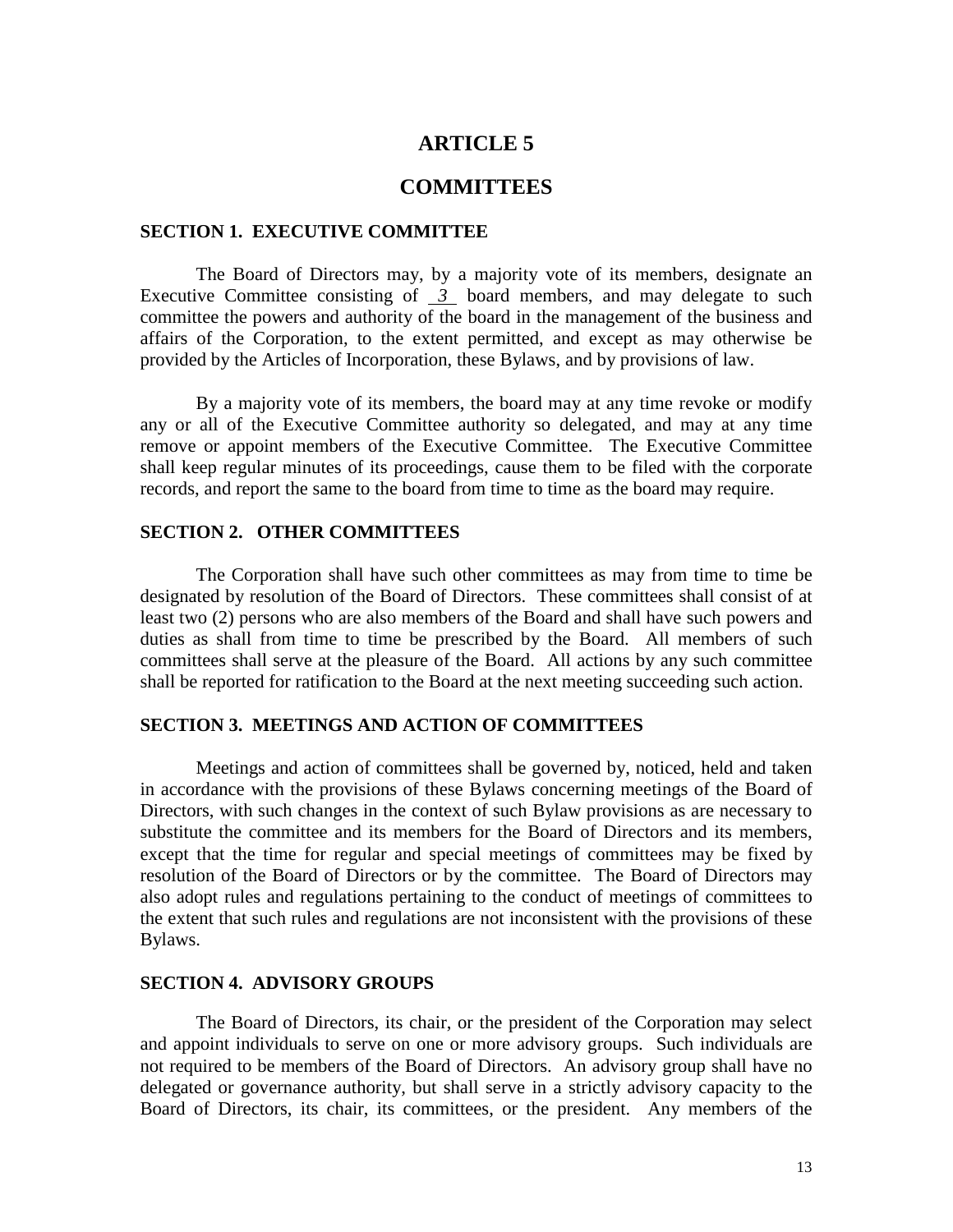advisory group may be removed by the Board or by the appointing authority whenever in their judgment the best interests of the Corporation shall be served by such removal.

# **ARTICLE 6**

# **EXECUTION OF INSTRUMENTS, DEPOSITS AND FUNDS**

### **SECTION 1. EXECUTION OF INSTRUMENTS**

The Board of Directors, except as otherwise provided in these Bylaws, may by resolution authorize any officer or agent of the Corporation to enter into any contract or execute and deliver any instrument in the name of and on behalf of the Corporation, and such authority may be general or confined to specific instances. Unless so authorized, no officer, agent, or employee shall have any power or authority to bind the Corporation by any contract or engagement or to pledge its credit or to render it liable monetarily for any purpose or in any amount.

## **SECTION 2. CHECKS AND NOTES**

Except as otherwise specifically determined by resolution of the Board of Directors, or as otherwise required by law, checks, drafts, promissory notes, orders for the payment of money, and other evidence of indebtedness of the Corporation shall be signed by the Treasurer and countersigned by the President of the Corporation, or by such other person or persons as the Board of Directors may from time to time designate.

#### **SECTION 3. DEPOSITS**

All funds of the Corporation shall be deposited from time to time to the credit of the Corporation in such banks, trust companies, or other depositories as the Board of Directors may select.

## **SECTION 4. GIFTS**

The Board of Directors may accept on behalf of the Corporation any contribution, gift, bequest, or devise for the general nonprofit purposes of this Corporation or for any special purpose of this Corporation. The Corporation may accept any such contribution, grant, bequest or devise that is designated for a specific project or purpose if such designation is consistent with the Corporation's general tax exempt purposes, as set forth in the Articles of Incorporation. As so limited, donor designated contributions will be accepted for special funds, purposes or uses, and such designations generally will be honored. However, the Corporation shall reserve all right, title and interest in and to and control of such contributions, as well as full discretion as to the ultimate expenditure or distribution thereof in connection with any special fund, purpose or use. Further, the Corporation shall retain sufficient control over all donated funds (including designated contributions) to assure that such funds will be used to carry out the Corporation's tax exempt purposes.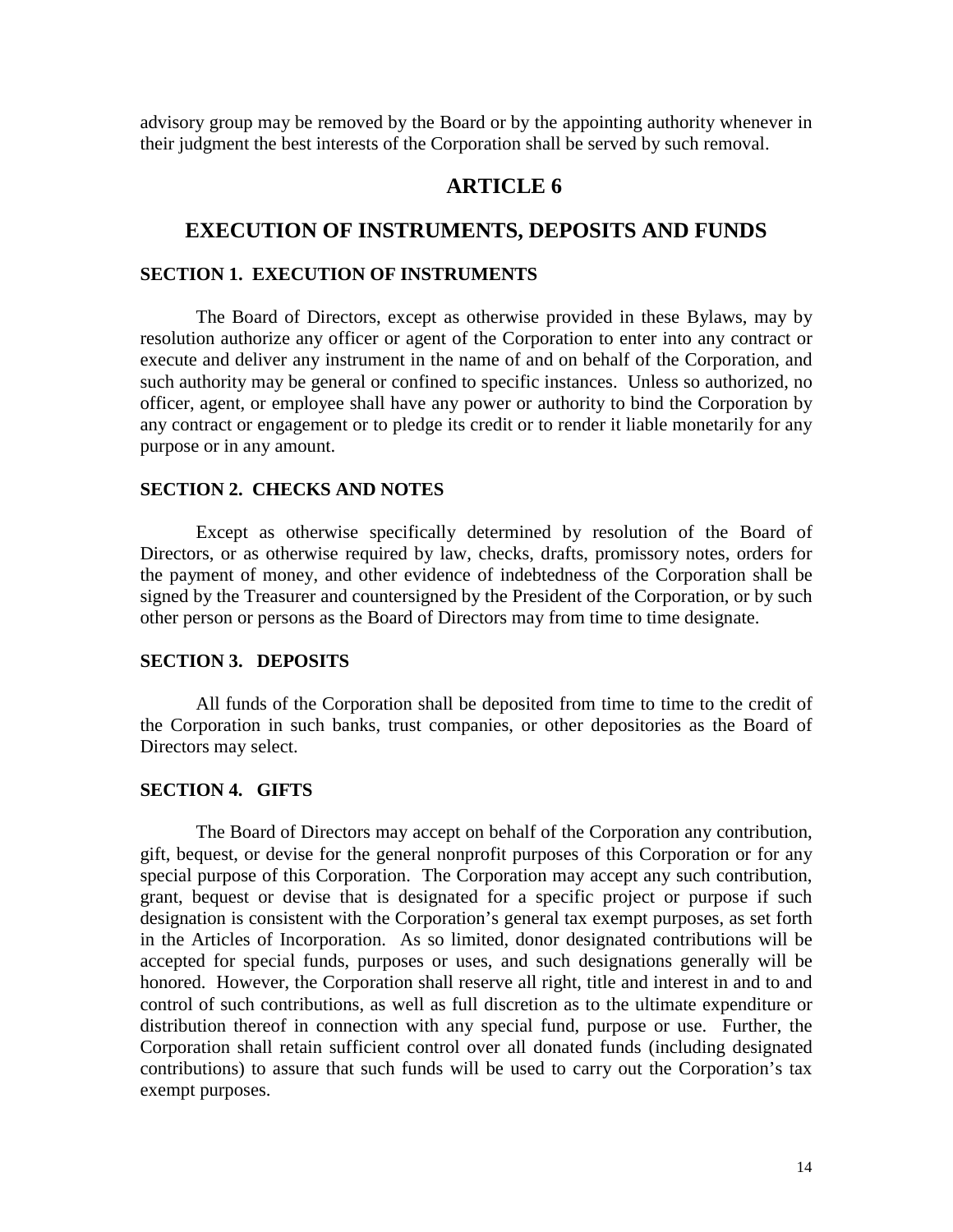### **SECTION 5. ENDOWMENTS**

Any endowments for the general purposes or for any special purpose of the Corporation shall be approved by the Board of Directors.

## **SECTION 6. FISCAL YEAR**

The Board of Directors shall have the power to fix, and from time to time to change, the fiscal year of the Corporation. Unless otherwise fixed by the Board, the fiscal year shall commence on July 1 and shall terminate on the following June 30.

# **ARTICLE 7**

# **CORPORATE RECORDS, REPORTS AND SEAL**

# **SECTION 1. MAINTENANCE OF CORPORATE RECORDS**

### **The Corporation shall keep at its principal office:**

- (a) Minutes of all meetings of directors, and committees of the Board indicating the time and place of holding such meetings, whether regular or special, how called, the notice given, and the names of those present and the proceedings thereof;
- (b) Adequate and correct books and records of account, including accounts of its properties and business transactions and accounts of its assets, liabilities, receipts, disbursements, gains and losses;
- (c) A copy of the Corporation's Articles of Incorporation and Bylaws as amended to date, which shall be open to inspection to members of the public at all reasonable times during office hours.

# **SECTION 2. CORPORATE SEAL**

The Board of Directors may adopt, use, and at will alter, a corporate seal. Such seal shall be kept at the principal office of the Corporation. Failure to affix the seal to corporate instruments, however, shall not affect the validity of any such instrument.

## **SECTION 3. DIRECTORS' INSPECTION RIGHTS**

Every director shall have the right at any reasonable time to inspect and copy the books, records and documents of the Corporation and to inspect the physical properties of the Corporation and shall have such other rights to inspect the books, records and properties of this Corporation as may be required under the Articles of Incorporation, other provisions of these Bylaws, and provisions of law.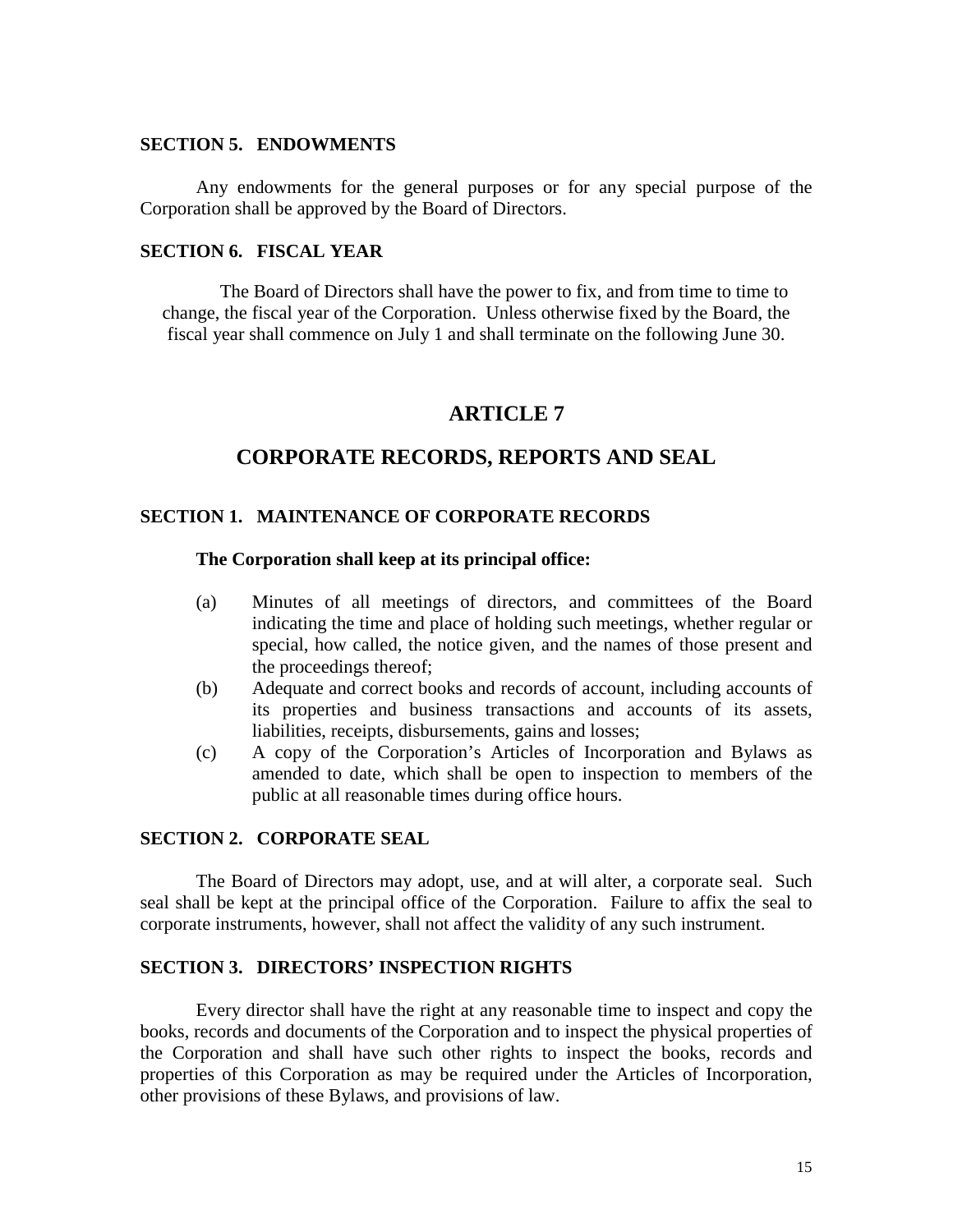# **PRIVATE FOUNDATION REQUIREMENTS**

### **SECTION 1. PRIVATE FOUNDATION REQUIREMENTS AND RESTRICTIONS**

The Corporation shall seek such sources of support as may be necessary to enable it to qualify as a publicly-supported organization.

In any taxable year in which this Corporation is determined to be a private foundation as described in Section 509(a) of the Internal Revenue Code, the Corporation 1) shall distribute its income for said period at such time and manner as not to subject it to tax under Section 4942 of the Internal Revenue Code; 2) shall not engage in any act of self-dealing as defined in Section 4941(d) of the Internal Revenue Code; 3) shall not retain any excess business holdings as defined in Section 4943(c) of the Internal Revenue Code; 4) shall not make any investments in such manner as to subject the Corporation to tax under Section 4944 of the Internal Revenue Code; and 5) shall not make any taxable expenditures as defined in Section 4945(d) of the Internal Revenue Code.

# **ARTICLE 9**

# **AMENDMENT OF BYLAWS**

#### **SECTION 1. AMENDMENT**

The Articles of Incorporation and these Bylaws, may be altered, amended, or repealed by a majority of the Board of Directors then in office at any regular or special meeting of the Board.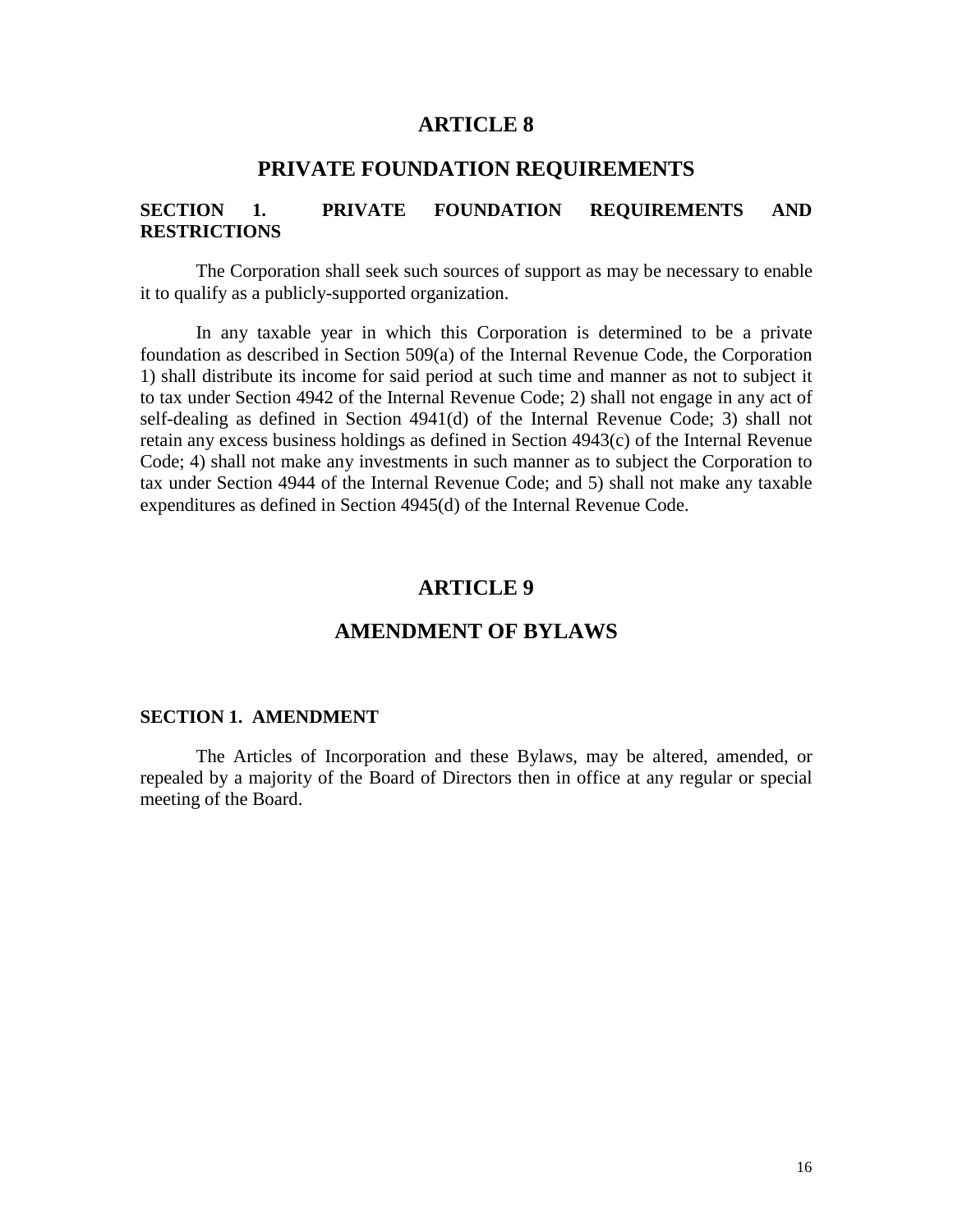# **CONSTRUCTION AND TERMS**

If there is any conflict between the provisions of these Bylaws and the Articles of Incorporation of this Corporation, the provisions of the Articles of Incorporation shall govern.

Should any of the provisions or portions of these Bylaws be held enforceable or invalid for any reason, the remaining provisions and portions of these Bylaws shall be unaffected by such holding.

All references in these Bylaws to the Articles of Incorporation shall be to the Articles of Incorporation and any and all amendments thereto filed with the state of North Carolina Department of the Secretary of State.

All references in these Bylaws to a section or sections of the Internal Revenue Code shall be to such sections of the Internal Revenue Code of 1986 as amended from time to time, or to corresponding provisions of any future federal tax code.

# **ARTICLE 11**

# **STATEMENT OF FAITH**

**WALL WATCHERS will be run as a Christian organization dedicated to the furtherance and promotion of the Christian faith. The following statements of faith relate to the beliefs held by WALL WATCHERS:**

- *1) We believe the Bible to be the inspired Word of God.*
- *2) We believe that Jesus is the Son of God and that He died, was buried, and was raised again. We believe in the atoning sacrifice of Jesus which provides salvation to all who seek it.*
- *3) We believe in the gift of the Holy Spirit, which indwells and empowers Christians.*
- *4) We believe that Jesus will return again, raising both the saved and the lost.*

Directors will be expected to sign off on the Statement of Faith once a year.